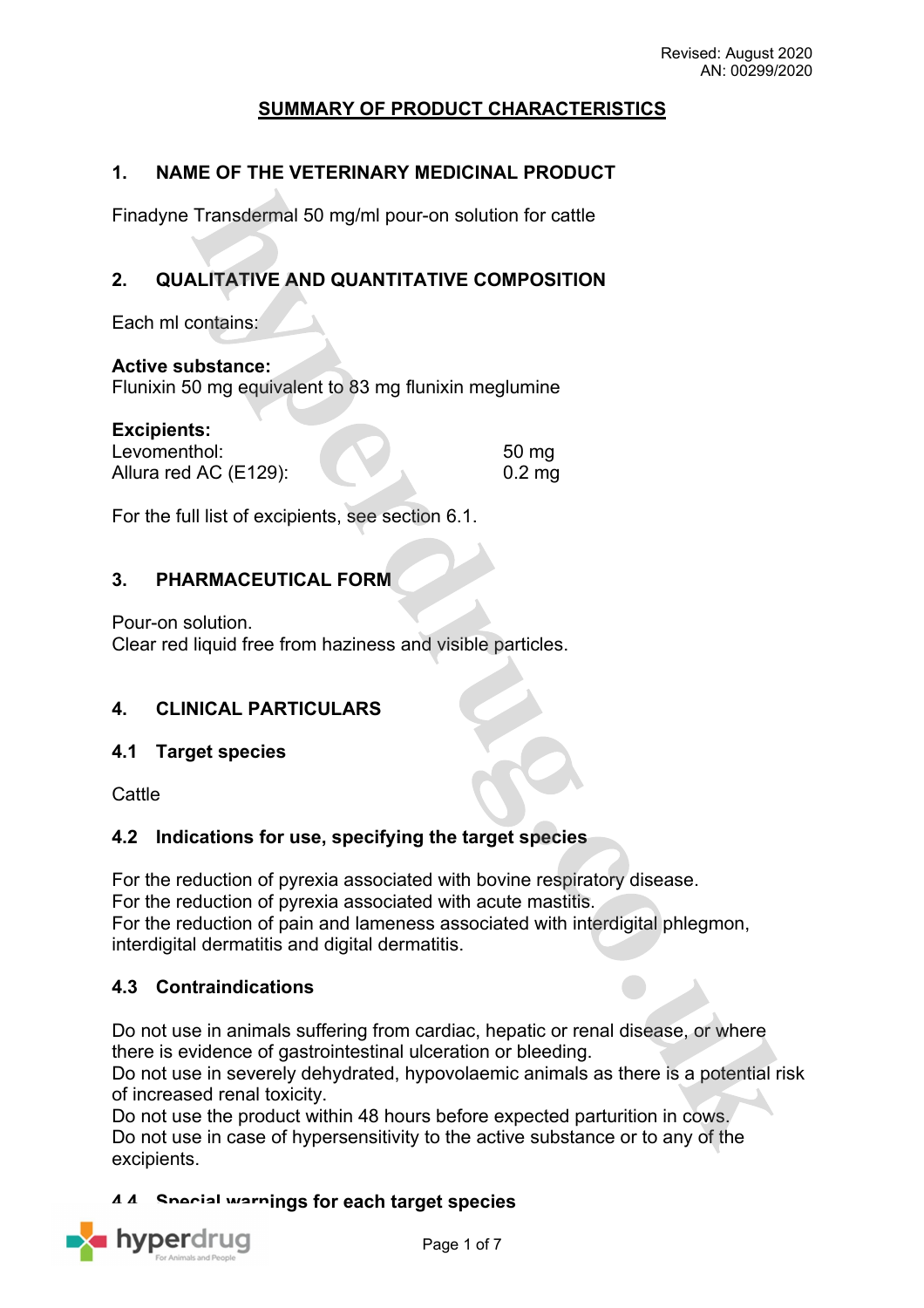Apply only to dry skin and prevent exposure to wetting for at least 6 hours after application.

In case of bacterial infections, concurrent antibiotic therapy should be considered.

### **4.5 Special precautions for use**

#### Special precautions for use in animals

See also section 4.7.

Non-Steroidal Anti-Inflammatory Drugs (NSAIDs) are known to have the potential to delay parturition through a tocolytic effect by inhibiting prostaglandins that are important in signalling the initiation of parturition. The use of the product in the immediate post-partum period may interfere with uterine involution and expulsion of foetal membranes resulting in retained placentae.

Safety studies have not been conducted in bulls intended for breeding. Laboratory studies in rats have not shown any evidence of reproductive toxicity. Use only in accordance with a benefit/risk assessment by the responsible veterinarian.

Use in pre-ruminating and in aged animals may involve additional risk. If such use cannot be avoided, animals may require a reduced dosage and careful clinical management.

Apply only to undamaged skin.

Special precautions to be taken by the person administering the veterinary medicinal product to animals

Non-Steroidal Anti-inflammatory Drugs (NSAIDs) may cause hypersensitivity (allergy).

People with known hypersensitivity to NSAIDs should avoid contact with the product. The product has been shown to cause severe and irreversible eye damage and to cause slight skin irritation. Ingestion of, or dermal contact with the product may be harmful.

Avoid contact with eyes, including hand-to-eye contact. Avoid contact with the skin. Avoid contact with the treated area (allowing for spreading of the product) without protective gloves, for at least three days or until the application site is dry (if longer). Avoid children getting access to the product or treated animals.

Personal protective equipment consisting of impermeable gloves, protective clothing and approved safety glasses should be worn when using this product.

In case of accidental ingestion or mouth contact, immediately rinse the mouth with plenty of water and seek medical advice.

In case of eye contact, rinse eyes immediately with copious amounts of clean water and seek medical advice.

In case of skin contact, wash thoroughly with soap and water.

Do not smoke, eat or drink while handling the product. Wash hands after use.

#### **4.6 Adverse reactions (frequency and seriousness)**

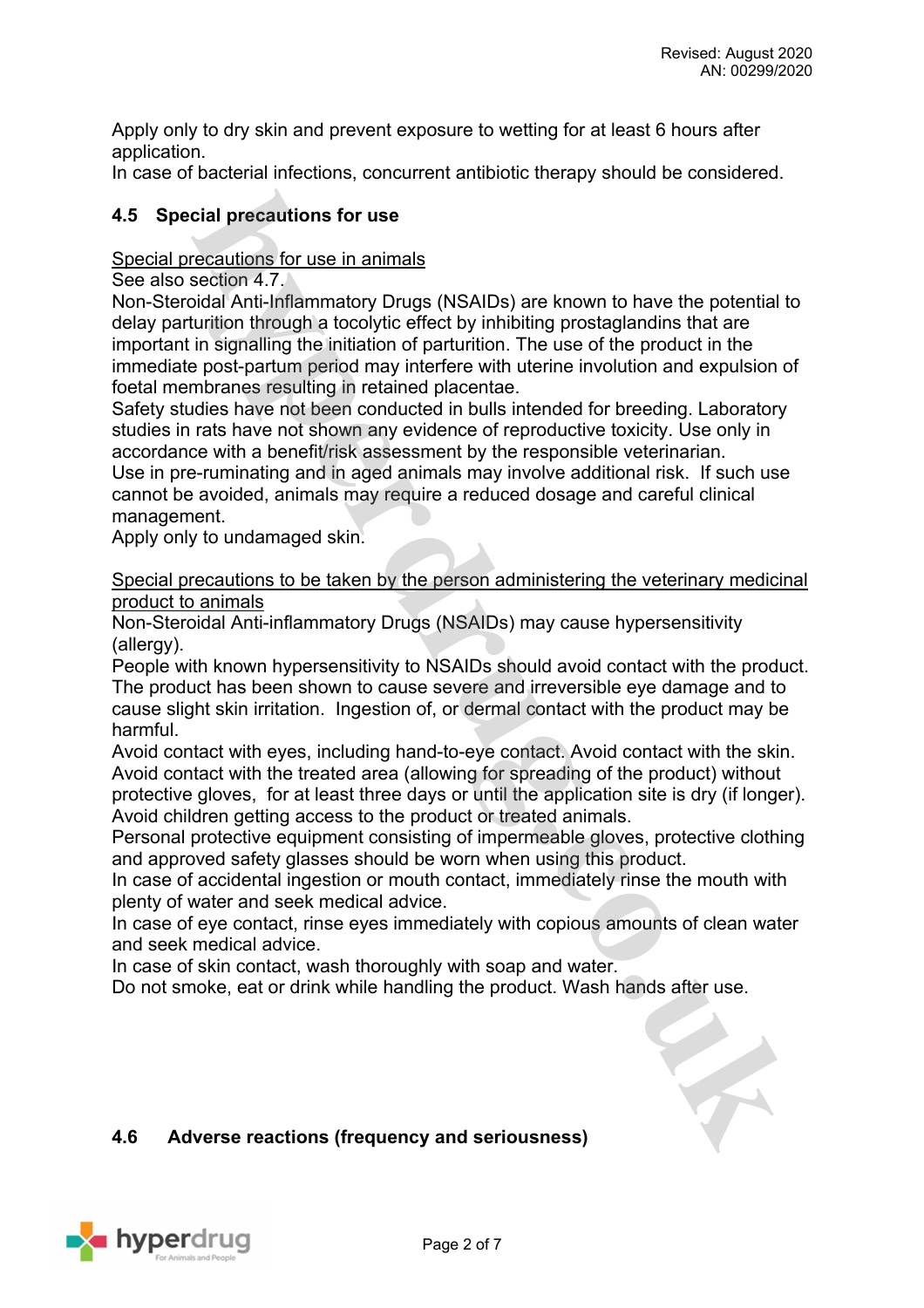Transient swelling, erythema, dandruff, broken/brittle hair, hair thinning, alopecia or skin thickening have been commonly reported at the application site. No specific treatment is generally required.

Some animals may display temporary signs of irritation, agitation or discomfort following application of the product. In very rare cases anaphylactic reactions, which may be serious, may occur and should be treated symptomatically.

The frequency of adverse reactions is defined using the following convention:

- very common (more than 1 in 10 animals treated displaying adverse reaction(s))

- common (more than 1 but less than 10 animals in 100 animals treated)

- uncommon (more than 1 but less than 10 animals in 1,000 animals treated)
- rare (more than 1 but less than 10 animals in 10,000 animals treated)

- very rare (less than 1 animal in 10,000 animals treated, including isolated reports).

# **4.7 Use during pregnancy, lactation or lay**

Can be used during pregnancy and lactation except for 48 hours prior to parturition. Due to an increased risk of retained placentae, the product should only be administered within the first 36 hours post-partum following a benefit/risk assessment performed by the responsible veterinarian and treated animals should be monitored for retained placentae.

# **4.8 Interaction with other medicinal products and other forms of interaction**

Do not administer other NSAIDs concurrently or within 24 hours of each other. Some NSAIDs may be highly bound to plasma proteins and compete with other highly bound drugs which can lead to toxic effects. Concurrent administration of potentially nephrotoxic drugs should be avoided.

#### **4.9 Amounts to be administered and administration route**

Pour-on use. For single application. The recommended treatment dose is 3.33 mg flunixin/kg bodyweight (equivalent to 1 ml/15 kg bodyweight). The dosing chamber of the bottle is calibrated in kilograms of body weight. To ensure administration of a correct dose, bodyweight should be determined as accurately as possible. Practice the administration instructions a few times to become familiar with operating the package before dosing animals.

Step 1: On first use remove cap and peelable seal from the dosing chamber. Do not remove cap from the bottle

Step 2: Hold the bottle upright and at eye level while slowly and gently squeezing the bottle to fill the dosing chamber to the selected mark.

Step 3: Pour the measured volume on the midline of the animal's back extending from the withers to tail head. Localised application to smaller areas should be avoided.

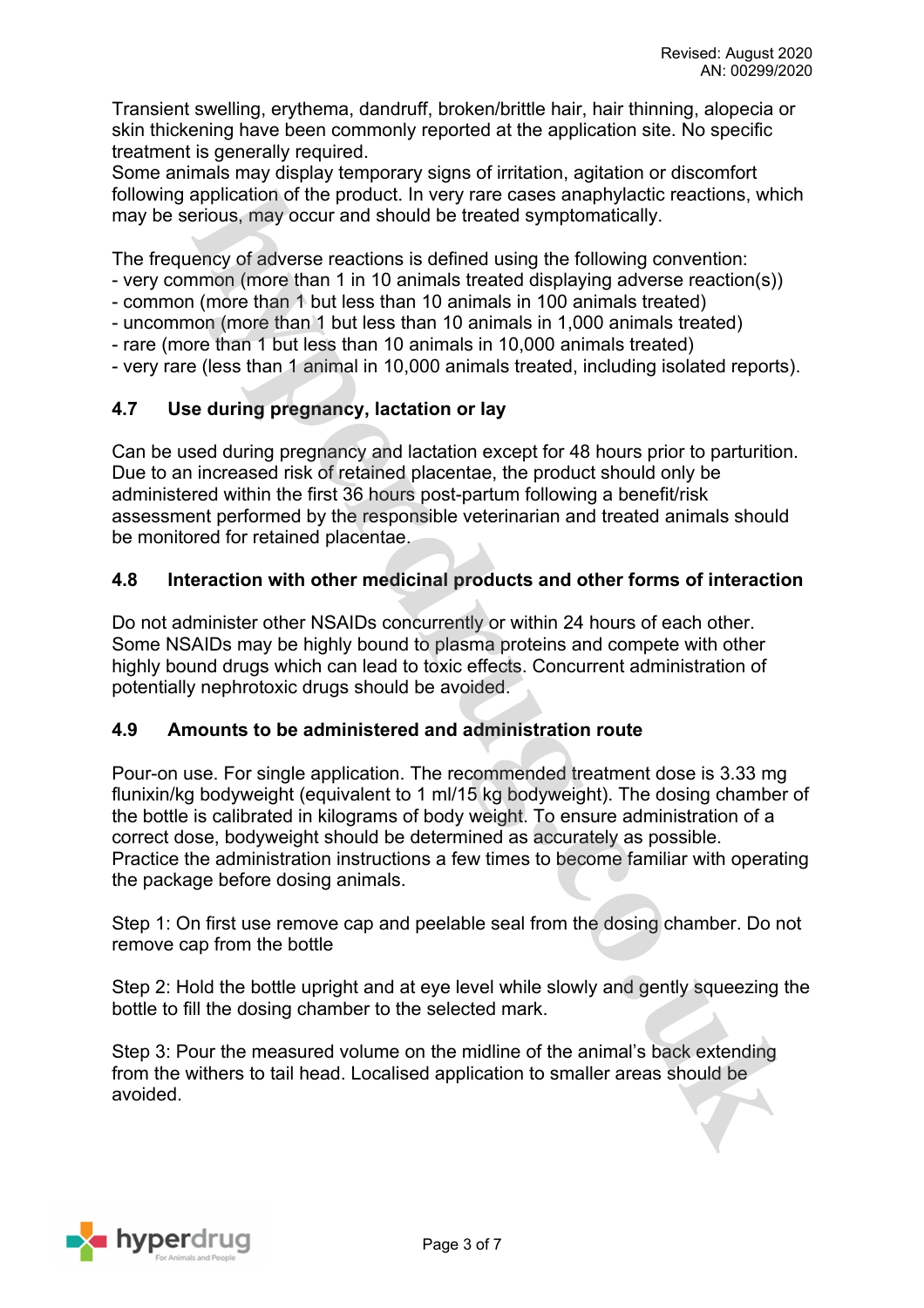

# **Overfill reduction instructions**



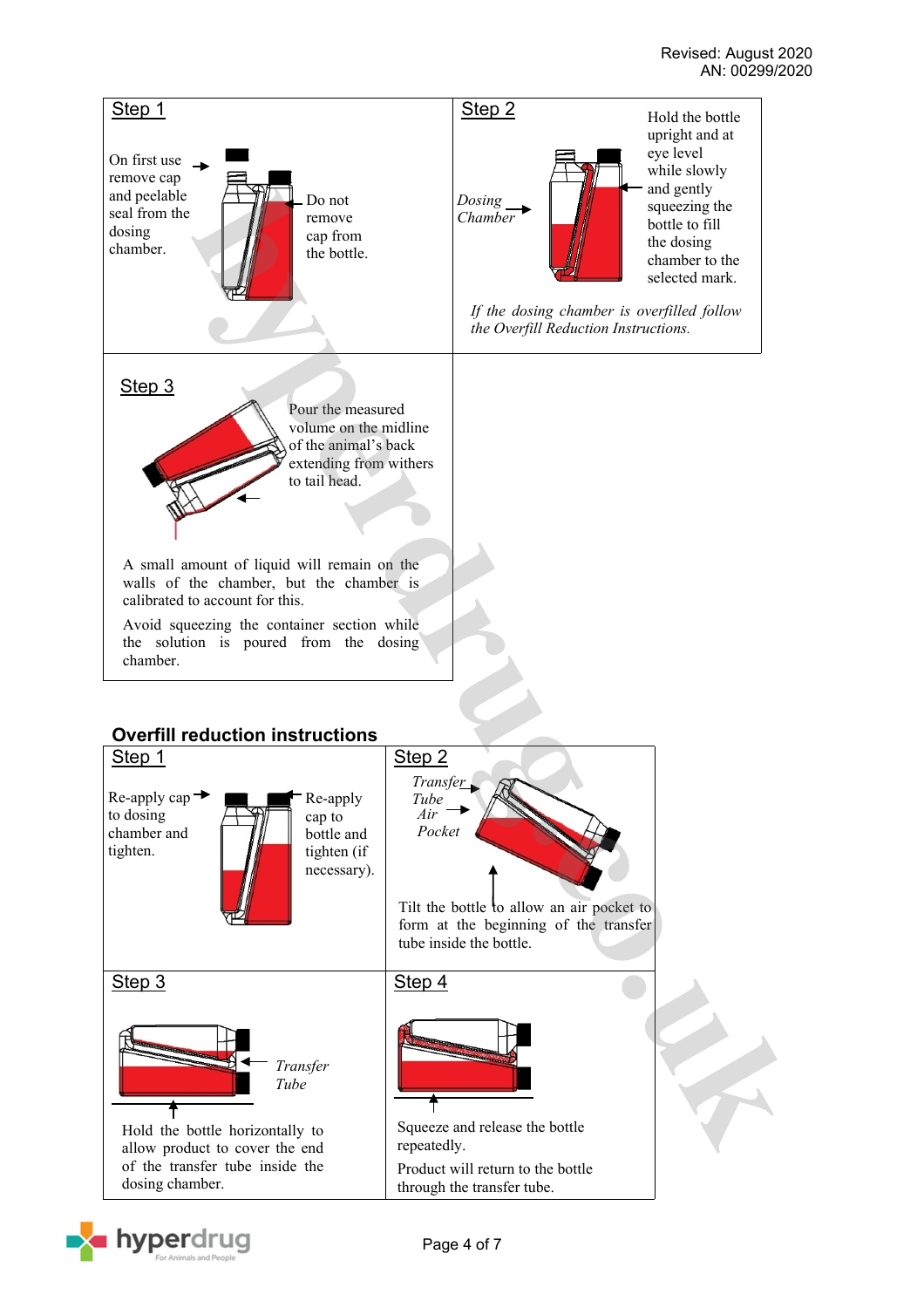

# **4.10 Overdose (symptoms, emergency procedures, antidotes), if necessary**

Localised dermal inflammatory reactions and necrosis have been reported at 5 mg/kg.

Erosive and ulcerative abomasal lesions were observed in animals administered the product at 3 times the recommended treatment dose.

Occult faecal blood was observed in some animals administered the product at 5 times the recommended treatment dose.

No emergency procedures are necessary.

#### **4.11 Withdrawal periods**

Meat and offal: 7 days.

Milk: 36 hours.

Due to the possibility of cross-contamination of non-treated animals with this product due to grooming (licking), treated animals should be kept separately from nontreated animals throughout the withdrawal period. Non-compliance with this recommendation may lead to residues in non-treated animals.

#### **5. PHARMACOLOGICAL PROPERTIES**

Pharmacotherapeutic group: Anti-inflammatory and anti-rheumatic products; nonsteroids; fenamates; flunixin ATCvet code: QM01AG90

#### **5.1 Pharmacodynamic properties**

The active substance flunixin (as a meglumine salt) is a carboxylic acid, nonsteroidal anti-inflammatory drug (NSAID) with non-narcotic analgesic and antipyretic activities. It demonstrates potent inhibition of the cyclo-oxygenase system (COX-1 and COX-2). COX converts arachidonic acid to instable cyclic endoperoxides, which are converted to prostaglandins, prostacyclin and thromboxane. The inhibition of the synthesis of such components is responsible for the analgesic, antipyretic and antiinflammatory properties of flunixin meglumine.

In one study, Finadyne Transdermal was investigated in 64 cows with mastitis and efficacy for reducing rectal temperature was compared to placebo, which was used in 66 cows. At six hours post-treatment 95.3% of cows treated with Finadyne Transdermal showed a decrease in rectal temperature of more than 1.1°C, compared with 34.9% in the placebo group. After 6 hours, when antibiotic treatment

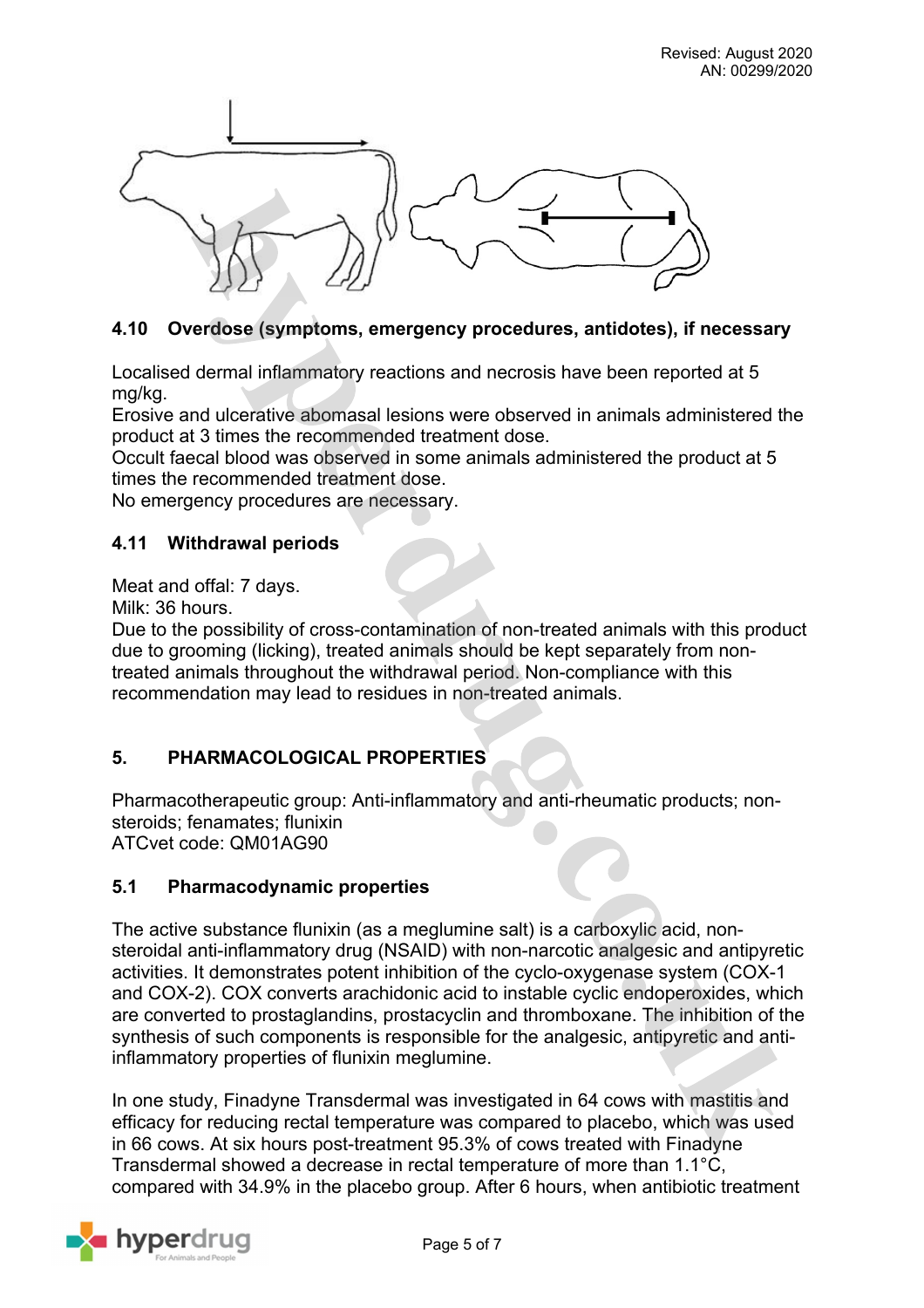had been added, there were no differences in rectal temperature between the groups.

### **5.2 Pharmacokinetic particulars**

After dermal application, flunixin is moderately absorbed through the skin of cattle (bioavailability about 44%). In cattle (except for calves), volumes of distribution are generally low due to the high degree (approximately 99%) of plasma protein binding. The apparent plasma elimination half-life following pour-on administration is about 7.8h. The metabolism of flunixin is rather limited, most of the drug corresponding to the unchanged parent compound and the remaining metabolites derived from hydroxylation. In cattle, elimination occurs primarily through biliary excretion. After pour-on treatment, faster absorption of flunixin was observed in warmer conditions compared to colder conditions. In warm conditions (environmental temperatures between 13°C and 30°C) the  $T_{max}$  was about 2 hours whereas it was about 6 hours in cold conditions (environmental temperatures between -3°C and  $7^{\circ}$ C).

Anti-pyretic effect has been demonstrated from 4 hours after application of the product.

# **6. PHARMACEUTICAL PARTICULARS**

#### **6.1 List of excipients**

Pyrrolidone Levomenthol Propylene glycol dicaprylocaprate Allura red AC (E129) Glycerol monocaprylate

#### **6.2 Major incompatibilities**

In the absence of compatibility studies, this veterinary medicinal product must not be mixed with other veterinary medicinal products.

#### **6.3 Shelf life**

Shelf-life of the veterinary medicinal product as packaged for sale: 2 years. Shelf-life after first opening of the immediate package: 6 months.

#### **6.4 Special precautions for storage**

This veterinary medicinal product does not require any special storage conditions.

#### **6.5 Nature and composition of immediate packaging**

High density polyethylene (HDPE) bottles with polypropylene (PP) closures which have a peelable foil laminate induction innerseal and a liner. The bottles are equipped with a graduated dosing chamber and are supplied individually in a cardboard carton.

3 container sizes: 100 ml, 250 ml and 1000 ml.